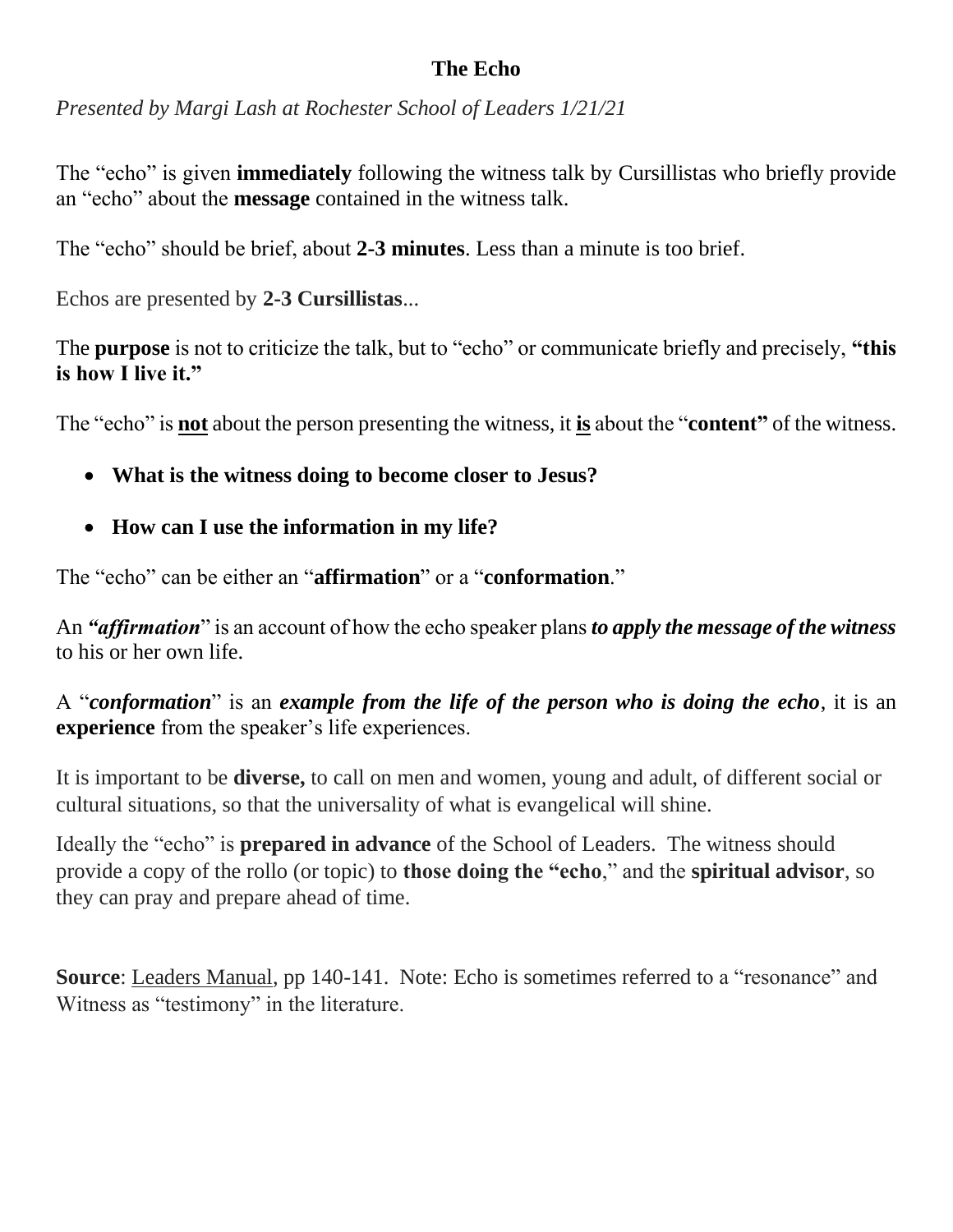# **EXAMPLES OF WITNESS & ECHO**

# **Rochester Grand Ultreya Zoom Jerry Casillo Sept 26, 2020**

Witness: Evangelizing in my one square meter

## Prayer

I recently took a part time job with the census bureau as an enumerator. The job entails going to residential structures (houses, apartment complexes, multiple unit buildings, trailer parks, apartments above restaurants and bars, etc). these are addresses where no census information was previously submitted. These are the people who did not send their census questionnaires back. On a typical day I would visit  $30 - 50$  addresses.

I wore a Census Bureau Badge with my name and photo. I wore a mask, carried a Census shoulder bag with supplies and a smart phone where I would enter all the pertinent census data: how many people lived in the building on April 1, 2020, what are their names, birth dates, marital status, relationship to the respondent, sex, race and ethnicity.

I met all kinds of people. All of these people were strangers to me. Some were pleasant and would dutifully answer the questions as best they could. Some were rude and nasty. Many were reluctant to give out any personal information. Many were nervous about talking to a stranger for fear of catching the China virus. One guy refused to talk to me and said if I wanted to know who lived there to Google it!

At each address, after I announced who I was and what I was there for, I would engage in a little friendly conversation to put them at ease and gain acceptance. Frequently I would look for an opportunity to do a little evangelization since I had stepped into their one square meter and had their attention. If they willingly gave me the information I was looking for, I would say Thank you, God Bless you. A good number of them said "God Bless you" back to me. I would leave those houses with a smile.

I'll mention 3 specific cases.

This was a gentleman named Jerry in his late 40's who lived by himself in a modest singlefamily house. I found out during my introductory small talk that he worked in a local grocery store. He worked with a fellow I know who is the husband of a recent Cursillista. So I mentioned Cursillo and asked him if he was Catholic. Mind you I have no fear of catching the virus or getting fired for bringing up religion while on official federal government business. He said he was but hasn't practiced his faith in a long time. So I gently told him how much the Catholic faith meant to me and all the blessings I have received from it. He listened respectfully and nodded his head in agreement throughout my witness. I told him it's never too late to return.

I didn't get fired so he must not have called the government to complain. Say a prayer for Jerry.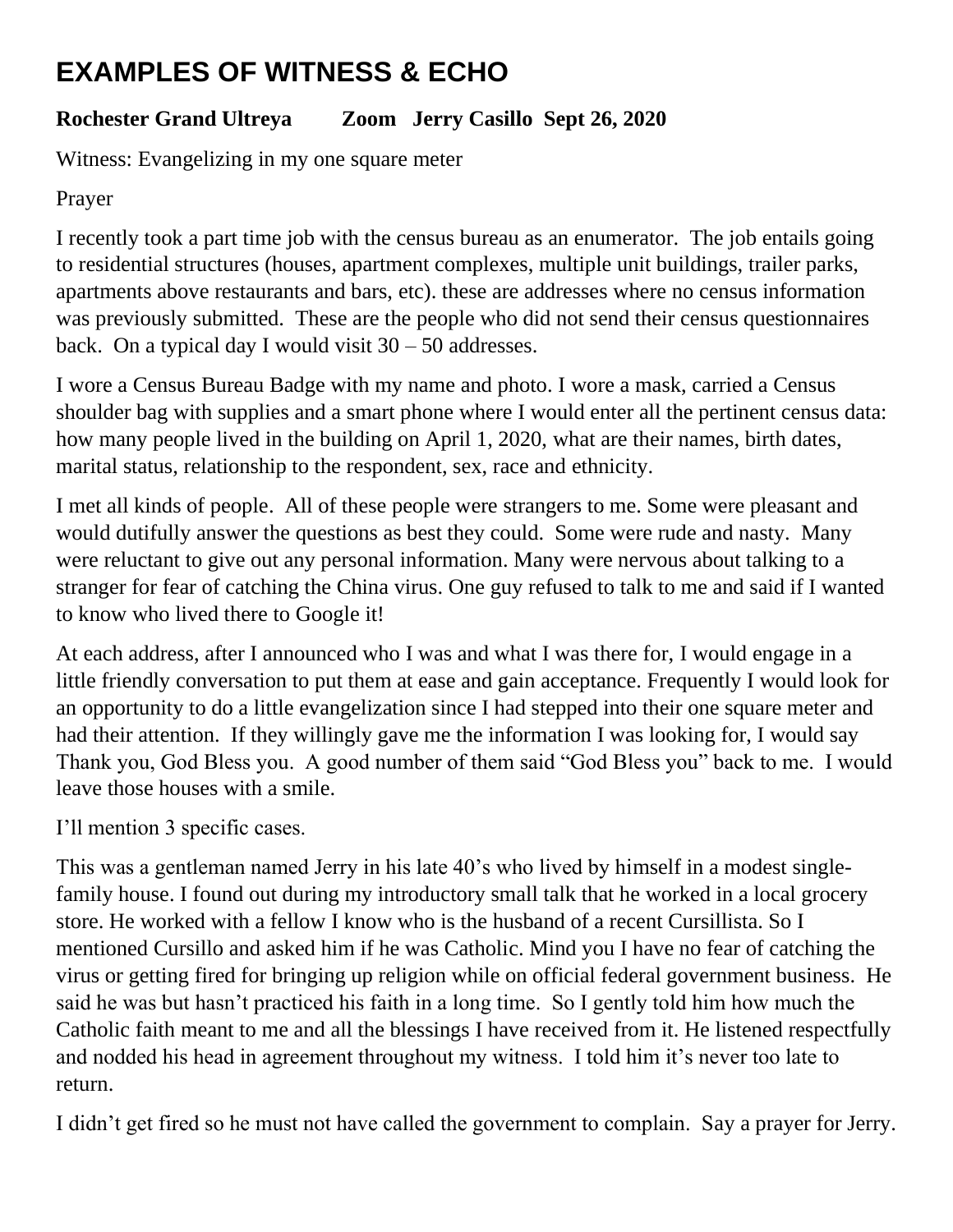The next was an elderly lady in a multi resident apartment building. I could tell she was lonely and enjoyed having someone to talk with. She pretty much told me her whole life story and I listened willingly. She grew up in Buffalo but moved to Jacksonville Florida a few years ago. She said she never felt comfortable there and was not welcome as a Yankee in this southern town so she moved back home.

I asked her what church she belonged to. Like Jerry she said she stopped going to church years ago. I told her about my parish; St Jude the Apostle. I told her what a welcoming place it was with many ministries that she could get involved in. She would quickly make friends there. I gave her the mass times and told her which mass I generally go to and that I would introduce her to the priest and other parishioners.

I don't remember her name and I have not seen her at mass. I hope that she may be going to one of the other 4 masses. Say a prayer for her also.

This last case is not related to evangelizing but it was impressionable on me and I would just like to talk about it.

It was in a 6 street trailer park with close to 100 permanent mobile homes. If we visit an address 3 times and no one answers then we have to visit up to 3 neighbors, as proxies, to get information about who may be living there. So I was looking for a proxy and went to the trailer across the street from the "no answer" trailer. A young woman came out along with two young girls. She was very reluctant to talk to me about her neighbors. I did the small talk thing and kept prodding her. I explained how it was to our communities' benefit that we at least find out how many people lived there because it affects how many federal and state dollars come into our community as well as legislative representation. After I schmoosed her for a while she relaxed and started giving me the information I needed.

Just then her husband pulled up right next to me in his car. He jumped out and was visibly angry that she was talking to me. He asked what I was doing there. I calmly explained my purpose which only made him madder. He started quizzing her about what information she gave me about the neighbors. He said she had no right to give personal information about someone else to the government. I tried to defuse the situation by saying I was only collecting statistical data and that no personal information was given. That was a lie. We were trained in these situations to just leave and not make things worse. So, I left it at that and walked back to my car.

As he and the girls when into the trailer I could see a scarred look on her face. I got in my car and sat there for 10 minutes listening for any sounds of altercation inside. I didn't hear anything but I prayed the whole while for her and the girls. That was a very unsettling experience. I felt really bad for getting her in trouble. Please say a prayer for that young mother.

Ultreya!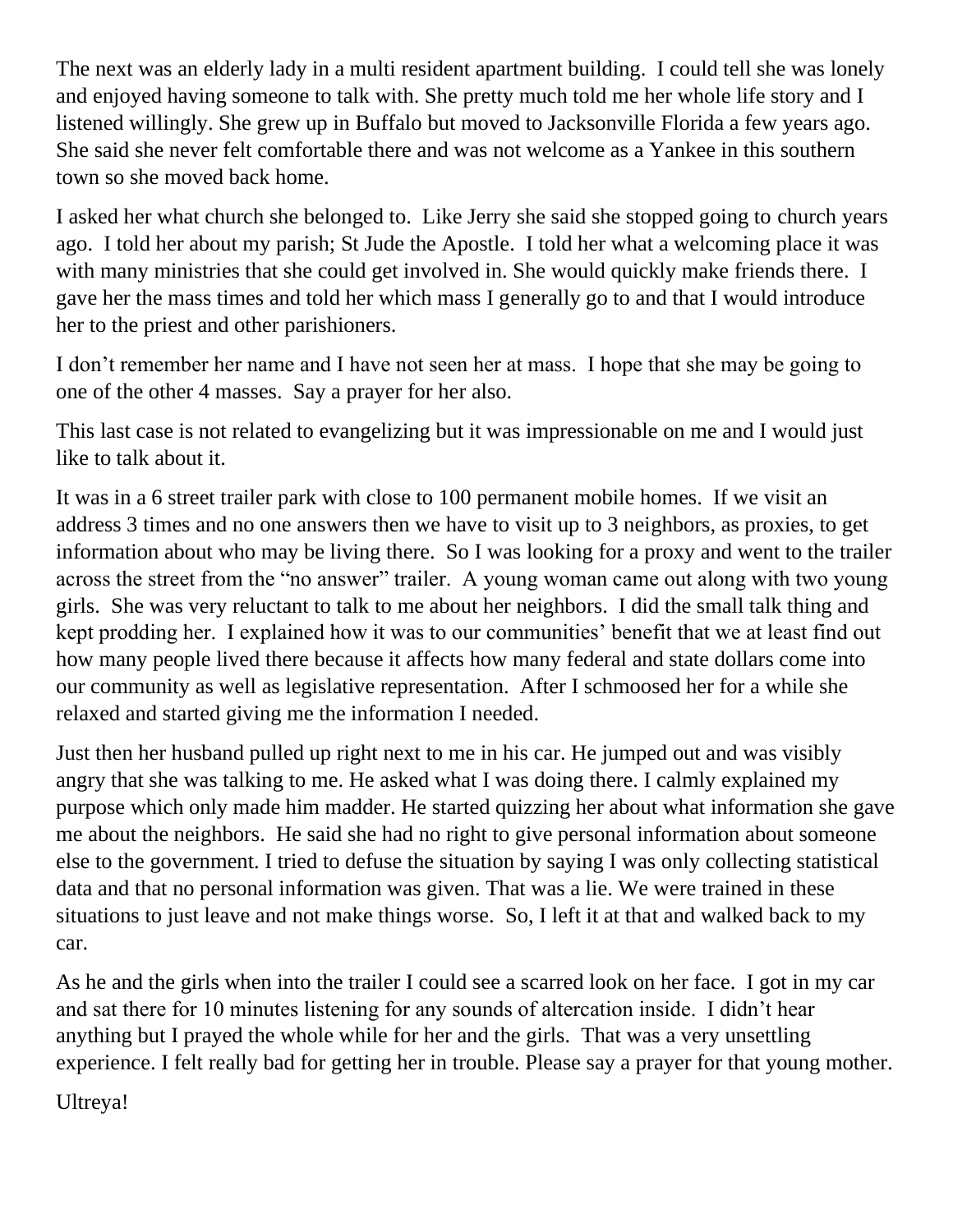## Echo by Mary Ellen Darling

I am doing a confirmation . Another example.

I was at my church and former rectory the other day and a census taker stopped by. She asked if anyone lived in th former rectory ~ told her no. She asked a few more questions about the house which I answered.

Then she turned to St Francis church and asked who lived there. I looked at her to see if she was serious. She seemed so.

I told her that Jesus Christ did. She seemed confused by my answer. I gave her a minute to process and she seemed embarrassed. I asked her if she would like to go into the church. She said no ~ told her the church is always open and she would be welcome anytime.

She thanked me and said she needed to keep going. I thanked her for working on the census. Sometimes we just get so involved in our projects we forget what we are doing and God is always there for us.

The flip side of the witness.

**Thx Father**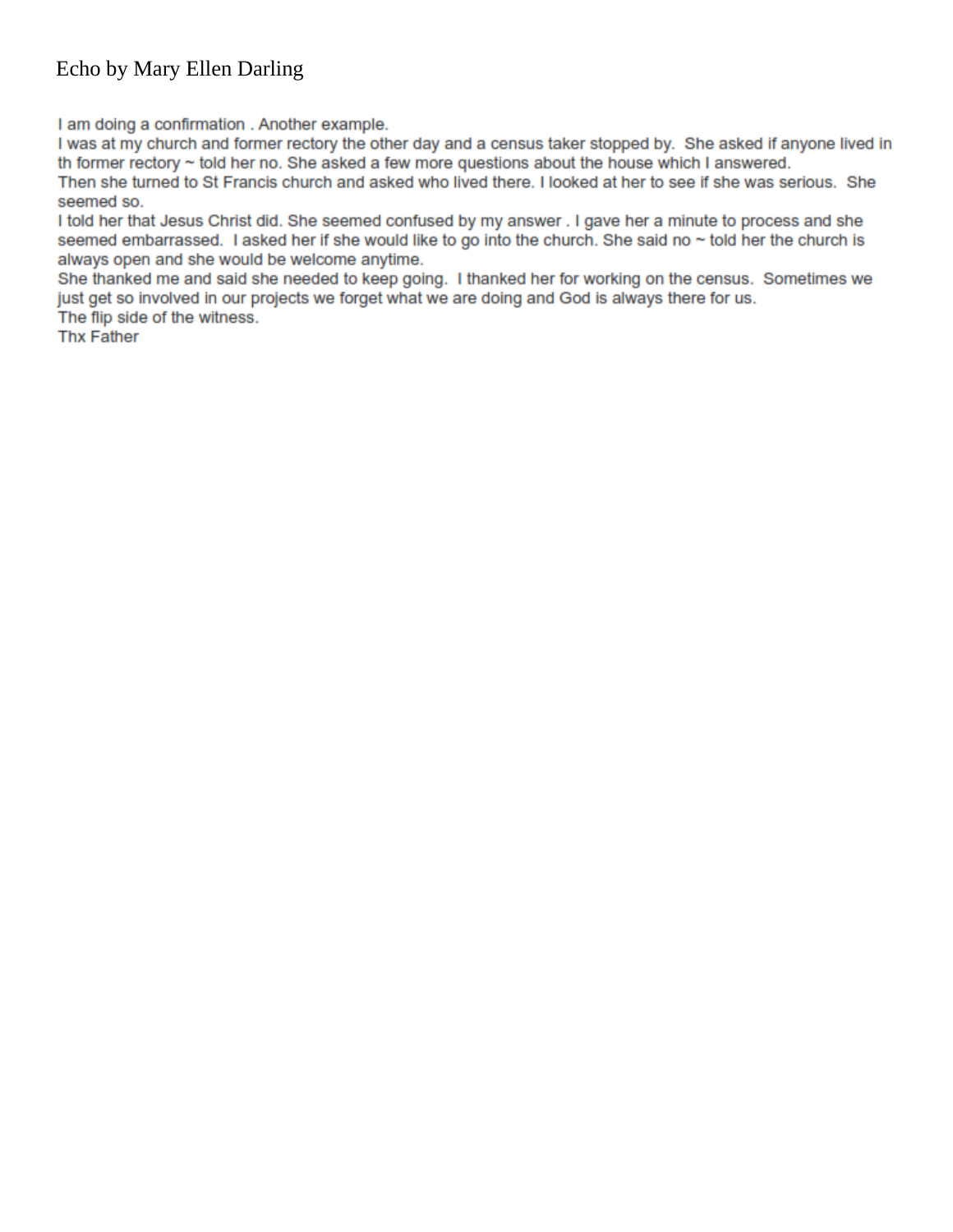Witness by Margaret Costello Fairport Ultreya September 12, 2020

Hi Everyone. Thank you for inviting me here tonight. Shall we pray...Come Holy Spirit...

When our newly ordained priest arrived last year, I quickly realized that Father Walter had a very strong devotion to the Blessed Virgin Mary. Mary was a part of many of his homilies. In one particular homily, he said he prayed every day that we would develop a strong relationship with the Blessed Mother. His homily that Sunday really hit home with me.

At the time, I didn't have a strong devotion to the Blessed Mother. I would recite my rosary occasionally and I had statues of Mary around my home, but that was all. It was at my Women's 88 Cursillo that my deep desire to establish a relationship with Mary truly began.

I heard my fellow cursillistas speak so glowingly of Mary's love and guidance, her protection, and the prayers answered through the intercession of her Son. Following my cursillo, I listened to my fellow cursillistas in group describe their beautiful relationship with the Blessed Mother. It was at that time I became determined to strengthen my devotion to Mary, and I began to say a daily rosary and include more Marian prayers in my daily prayer life.

Then one day early this past spring, I was taking a walk in the village with my daughter when we saw the most beautiful statue of the Blessed Mother in a garden. We just stopped and stared at its beauty for a while. Suddenly it occurred to me that I could make something similar in my yard. It would be a perfect way to honor Mary and combine it with my love of gardening.

So I started reading about how to make a Mary Garden and how certain flowers are associated with Mary. For example, white roses represent Mary's purity so I chose to put a white rose bush in my garden. I chose orange marigolds because they are referred to as "Mary's Gold." I planted a lavender plant because it is said that Mary laid Jesus's washed swaddling clothes on the lavender plant for them to dry and to absorb the beautiful fragrance from its flowers.

I included pansies because their three colors represent the Trinity and I chose zinnias for Mary's virginity. I planted red geraniums because they were my father's favorite flower and he had a lifelong devotion to the Blessed Mother. I planted sweet alyssum for the flower of the cross and a blue hydrangea as a reminder of Ave Maria.

Because of the joy Mary brought to the world by saying "Yes" to being the mother of God's son, I planted two sunflower plants, one on each side of Mary. As the summer progressed, I couldn't understand why these towering plants weren't developing a sunflower until I realized they weren't sunflowers at all. I had started many of my flowers and vegetable plants from seed and somehow mixed up the sunflowers with the kale. The results were two giant kale plants next to Mary and two large sunflower plants standing tall in the vegetable garden midst the lettuce and spinach! I'm sure Mary got a chuckle out of that!

Finding the right statue of Mary was the hardest part of all because her face had to be how I envision her .......beautiful, serene, and loving. I was thrilled when I found the perfect statue and so happy when I placed Mary in the center of her garden.

As all gardeners do, I spend quite a bit of time in my gardens watering, weeding and trimming, so I visit Mary's garden often. When I look at her flowers, I often think of their meaning as it relates to Mary and they remind me of her virtues that I should strive for.

In the morning I say my Marian prayers with Mary and throughout the day I pause for a quick prayer as I pass by. In the evening I say my rosary with her. The mysteries of the rosary have become more real to me as I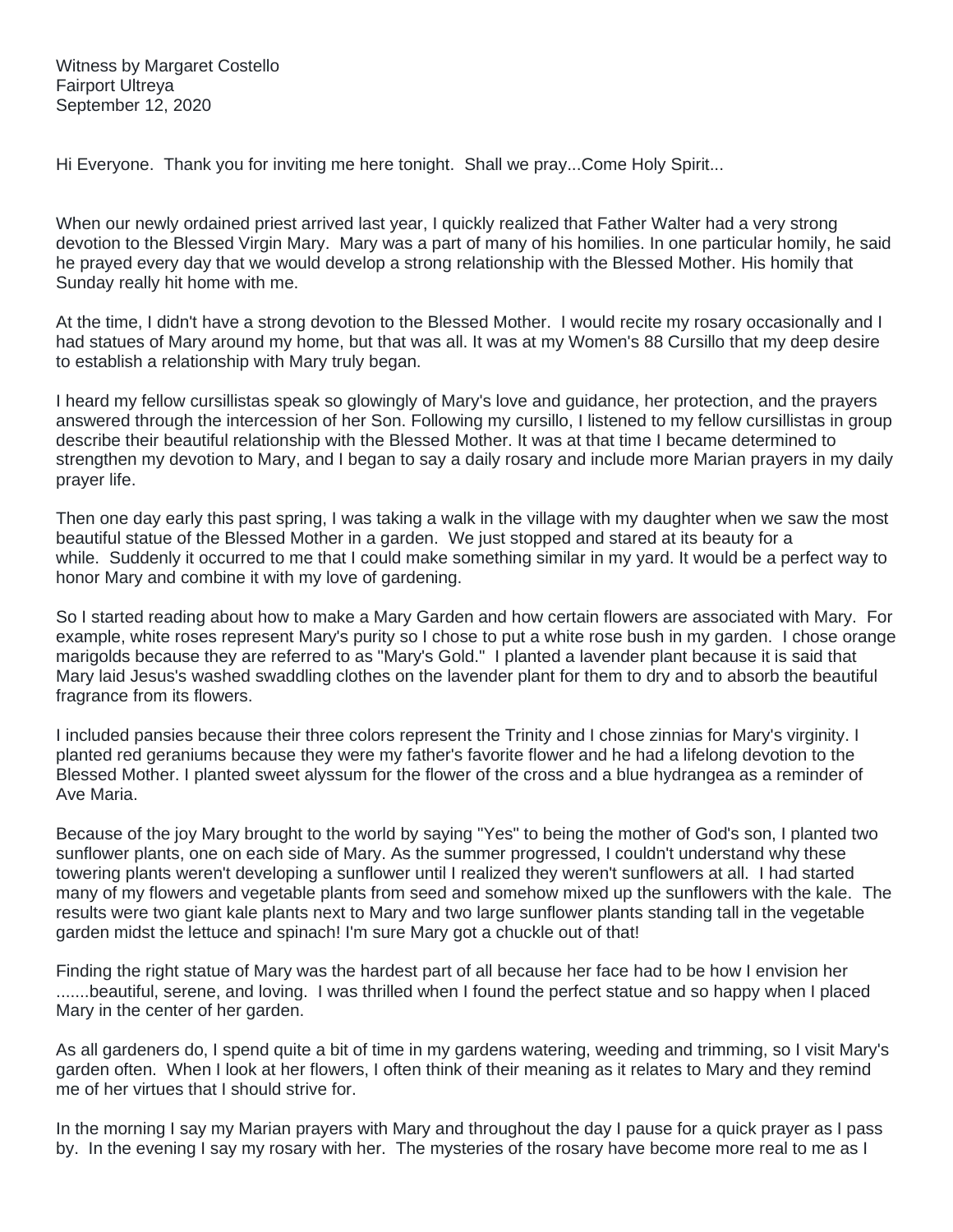look into Mary's eyes and imagine her anguish over the sorrowful mysteries...but also her joy at seeing Jesus again when she is assumed into heaven.

Lastly, one of the best things to come from Mary's Garden is I can use it to teach my grandchildren about Mary, Jesus and our faith. They are very young, only three and four years old, but when they come over to my house we take a moment to "...go say hi to Mary." We make the sign of the cross, hold hands and say a Hail Mary and thank her for being Jesus's mother. Once, we picked some dandelions and put them in a small vase in front of Mary.

I look forward to next May when Christian and Angelica can join me for Mary's Crowning in her garden. With God's grace and Mary's help, I pray the seed of Christian faith will grow and bloom inside their hearts and remain with them forever.

I know my devotion to Mary and Jesus is still in its infancy, but with God's grace, through Mary, I believe it will grow and become stronger. Thanks be to God!

DeColores!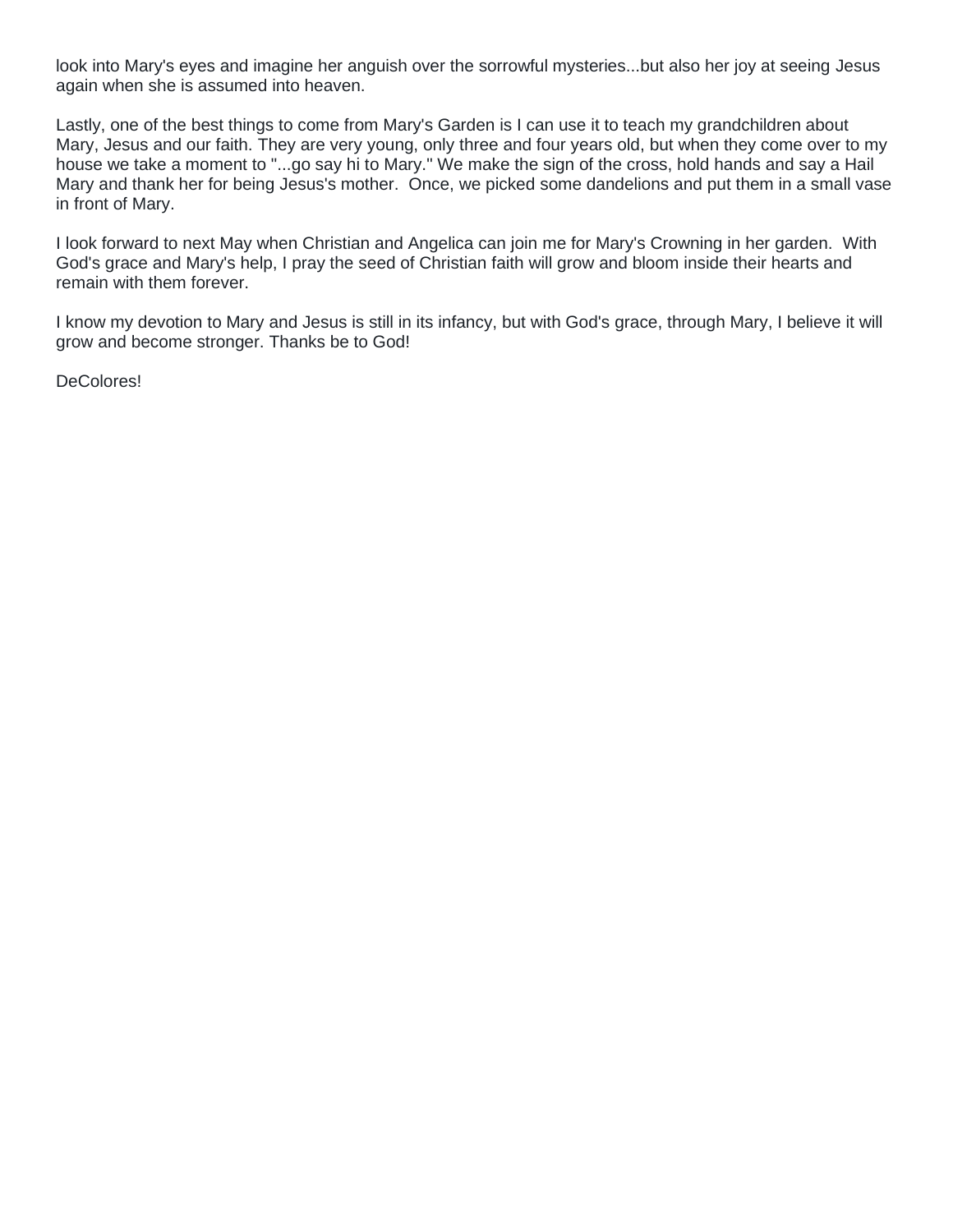#### **Echo for Margaret Costello Witness**

Webster Ultreya, Sept 12, 2020 by Bobbi LaVoie, Rochester W71

I was blessed to hear Margaret's witness several weeks ago at the Geneva Ultreya. It really struck a cord with me since I too have struggled with a relationship with Mary. Many of you know that my real name is Annmarie, yes, I am a namesake of our Virgin and her mother. Yet, for many years, Mary seemed to elude me. I always prayed to Jesus, and I could feel Jesus with me. When I said the rosary, it felt like rote prayers. But that changed in 2017. I was honored to attend the Cursillo Pilgrimage through Europe on route to the World Ultreya. During these 18 days, Mary was constantly called upon.

We prayed to her on the bus saying the rosary. We even had a beautiful girl sing the rosary! We visited her shrines: Our Lady of Lluch in Majorca Montserrat and the statue of the Black Virgin in Spain Holy Family in Barcelona Lourdes in France and Fatima in Portugal

During the visit to Lourdes, as we sat on the benches waiting for our turn to enter the baths, I prayed, I actually begged, for our mother to reveal herself to me so I could love her as I love her son. Like Margaret, I felt I was missing something. Here I am on a journey with 99 other Cursillistas who all seem to know Mary, and I was blind. Then, as I was dipped in the water of the bath, I felt Mary's beautiful embrace. As I stood up, the aides were saying something to me in French… I was too stunned, too amazed to even question the ladies, I just let them remove the wet sheet and wrap me in a dry sheet then I left. The question has haunted me to this day, "what were those women saying to me?" Were they reacting to my breast cancer surgery scars or did they know that the Mother made herself present that day. I realize that I don't need to know because that water wrapped around me in a caress like a mother embraces her child. Now, when I pray to the virgin, I experience the mysteries with her. I understand the depth of her love, her ability to intercede for us. Since that day, I carry a rosary with me always.

Back in July, after I heard Margaret's talk for the first time, I looked around my house and realized that I didn't have a statue of Mary on display. Then I remembered I had my mother's treasure in my curio cabinet, a signed Llardo Virgin Mary. There, through the glass, she sits, holding a beautiful bouquet of pure white flowers, watching over me, ever present in my life. Thank you, Margaret for helping to find Mary in my life in a different way than prayer, in her presence.

DeColores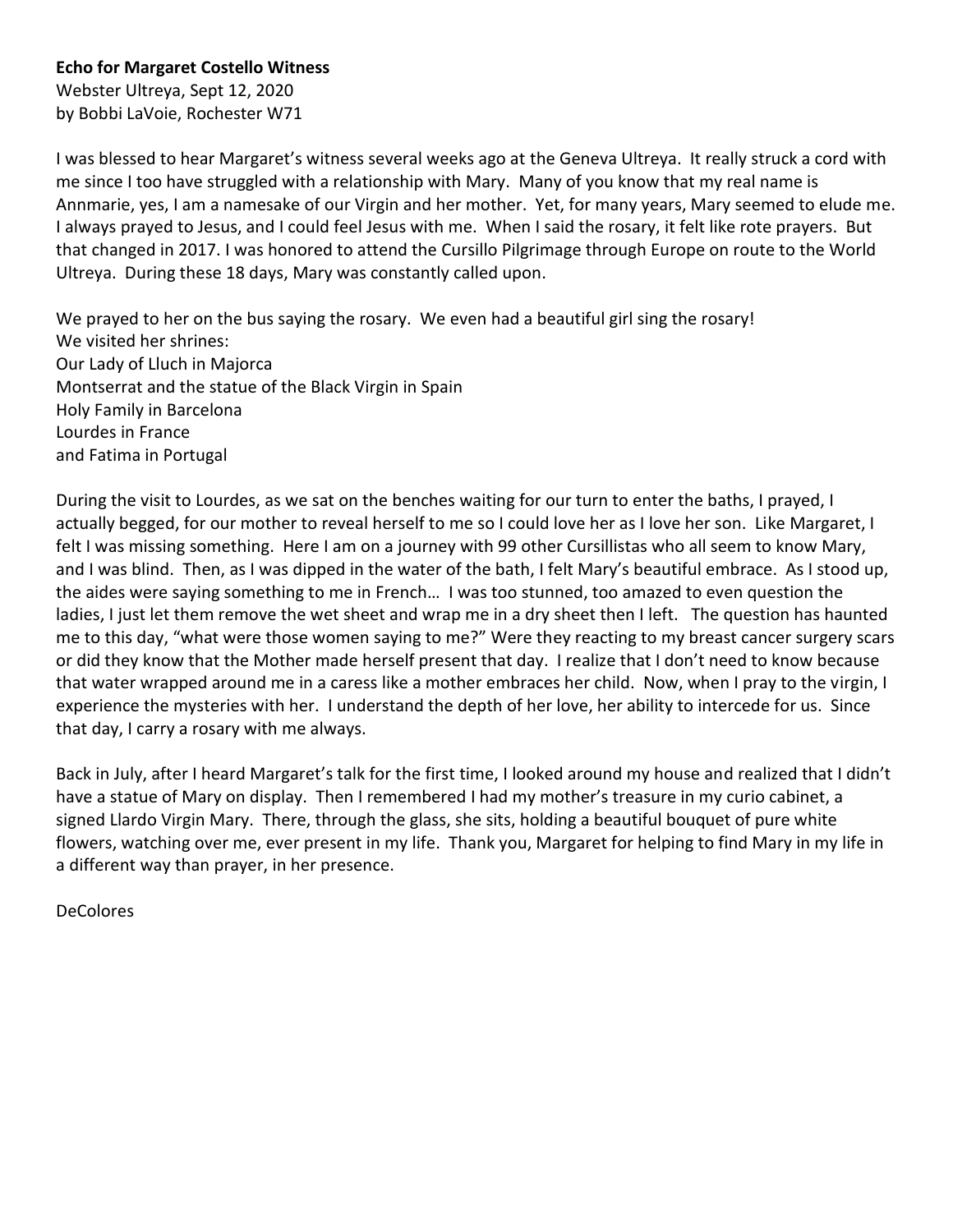## Echo for Margaret Costello

Margi Lash Rochester Women's #11 09/12/20

When I asked Margaret to witness at our Ultreya, she had a message from the heart. She wanted to get closer to Our Blessed Mother and so prayed and planned a "Mary Garden." Each flower had a special meaning. She purchased a statue, carefully preparing the ground and sowing the seeds. I loved her relating the mixed-up of kale and sunflowers (kale in the Mary garden and sunflowers in the vegetable garden). I didn't feel so bad after backing my car over the statue of Mary in my own garden and killing most of the flowers!

Margaret's witness touched many lives and I got requests for the meaning of her flowers. As I thought about her desire to get closer through her Marian devotions, I thought about how isolated I felt, being choked by the weeds of Covid. I missed the personal contact with my brothers and sisters in Christ. While I thanked God for Zoom, I felt inadequate with this new technology. I got mad…at the enemy who was trying to destroy my joy. I, like Margaret, prayed! Then I went to U-tube to bone up on video conferencing. I knew the Virtual Encounter was coming up and I wanted to be prepared. I put Mary Ellen and Bobbi on speed dial. I ordered my first smartphone and watched more u-tube videos. I put this new technology at the service of Christ.

The Virtual Encounter was like Miracle Grow for my soul. I reconnected with our friends from all over the world. Bobbi told me about NACG, the North American, Caribbean and Canadian Ultreya every Wednesday night at 9 pm via Zoom where there is a Witness, Echos and a Spiritual presentation by a Priest, followed by Benediction with the Blessed Sacrament. And, a Sabatina each Saturday morning at 11 am with prayers to Our Blessed Mother. Again, Cursillistas from all over the world participate. We get to greet each other and pray for each other's intentions. Visiting Ultreyas in our diocese provides more nutrients to my soul and allows me to share their "good news" with others.

My garden is blooming now with weekly visits with my brothers and sisters in Christ. The seeds of Margaret's witness have been transported to me on the breath of the Holy Spirit, and I am blessed with bouquets of joy. Life is once again De Colores!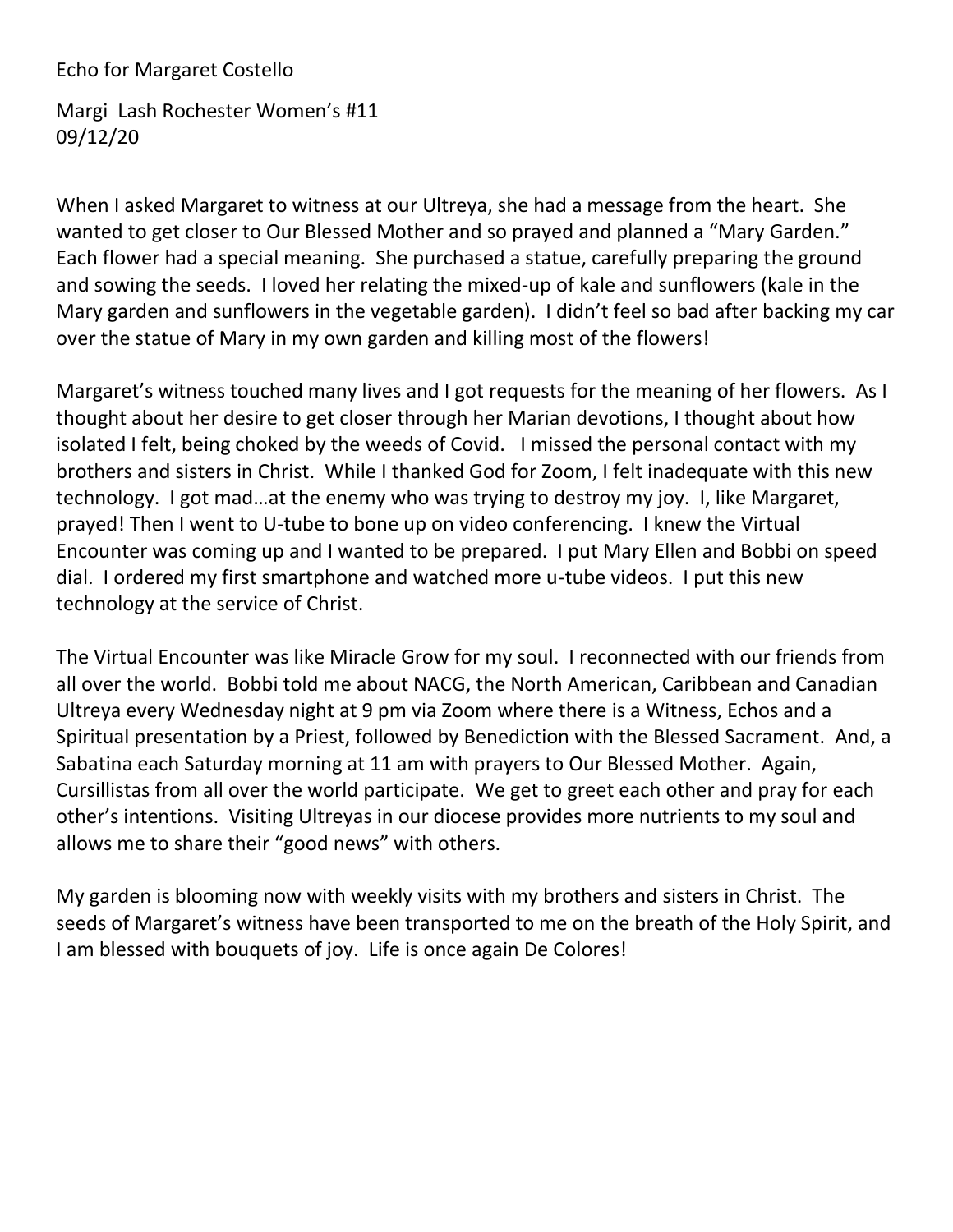#### **Cursillo NACG Ultreya Witness, January 2021**

Bobbi LaVoie Region III Coordinator Diocese of Rochester NY

Good evening, I am honored to be asked to witness at this virtual Ultreya.

Many of you heard my witness last summer during the National Encounter. Today, I would like to share what has happened since last August,

For those of you who did not hear that witness, I will quickly summarize! Although you call me Bobbi, my real name is Annmarie. I was named after our lady, Virgin Mary, and her mother, St. Anne, in honor of a miracle granted to my brother in 1953 at St. Anne de Beaupre in Quebec Canada.

My devotion to St. Anne really started when I journeyed to the basilica for her intercession when I was in  $8<sup>th</sup>$ grade. I had been bitten in the face by a dog and my family and I prayed that the surgery to remove the scars would be successful.

That was the beginning of my burden. One after another, the Lord gave me a burden to carry. Once the scars were gone, while I was in college, I discovered I was going deaf. I prayed St. Anne be with me. I remember having her medal around my neck to hold while I prayed. I remember being guided to "just act normal" and accept my deafness.

In my mid-30's, my life was good! I had met the man of my dreams. I was praying for marriage and family to come soon. But, due to complications with my ear structure, I got dizzy and fell, injuring my spine. Two operations followed, one to fix my ear. Yeah, with an implanted prosthetic in my left ear, I was able to hear again. Amazing. Thank you, Lord!

The other surgery was to fix my back… with prayers I able to walk out of the hospital. But the surgery triggered a rare immune system disorder. For nineteen years, I was allergic to being touched. This illness put me through many years of confusion as my hopes of marriage and children disappeared.

Eventually, I was put on disability and moved to New York for a special treatment of drugs that allowed me to function on most days. I was gifted my old job in Hawaii to work from my home in New York. I tried to put on the "act normal" façade, but I told no one how lost and confused I felt. I didn't understand why all these things were happening to me.

On the day, I was moving to Webster and driving to the apartment I had found online, while stopped at a traffic light, I saw a steeple ahead. Instead of turning left, I went straight and found Holy Trinity. It was walking distance to my new home. I sought refuge in that church, and soon met my Cursillo sponsor, a fellow parishioner. In 2002, I lived my Cursillo weekend.

During my weekend, on Saturday night, I found a letter on my pillow from my brother-in-law. The words confused and deeply hurt me. I realized that my family did not know who I was. We had lived in different states for over ten years, and the distance was more than miles. For a moment, I felt like I was totally alone. I had moved to this area for the support of family, but I felt I had nothing.

Through Cursillo, I discovered everything I was missing. God gave me a family in Cursillo with my new friends in group reunion and Ultreya. God sustained me through offering apostolic actions in my community. God gave me back my family as well through prayer and sharing HIS love.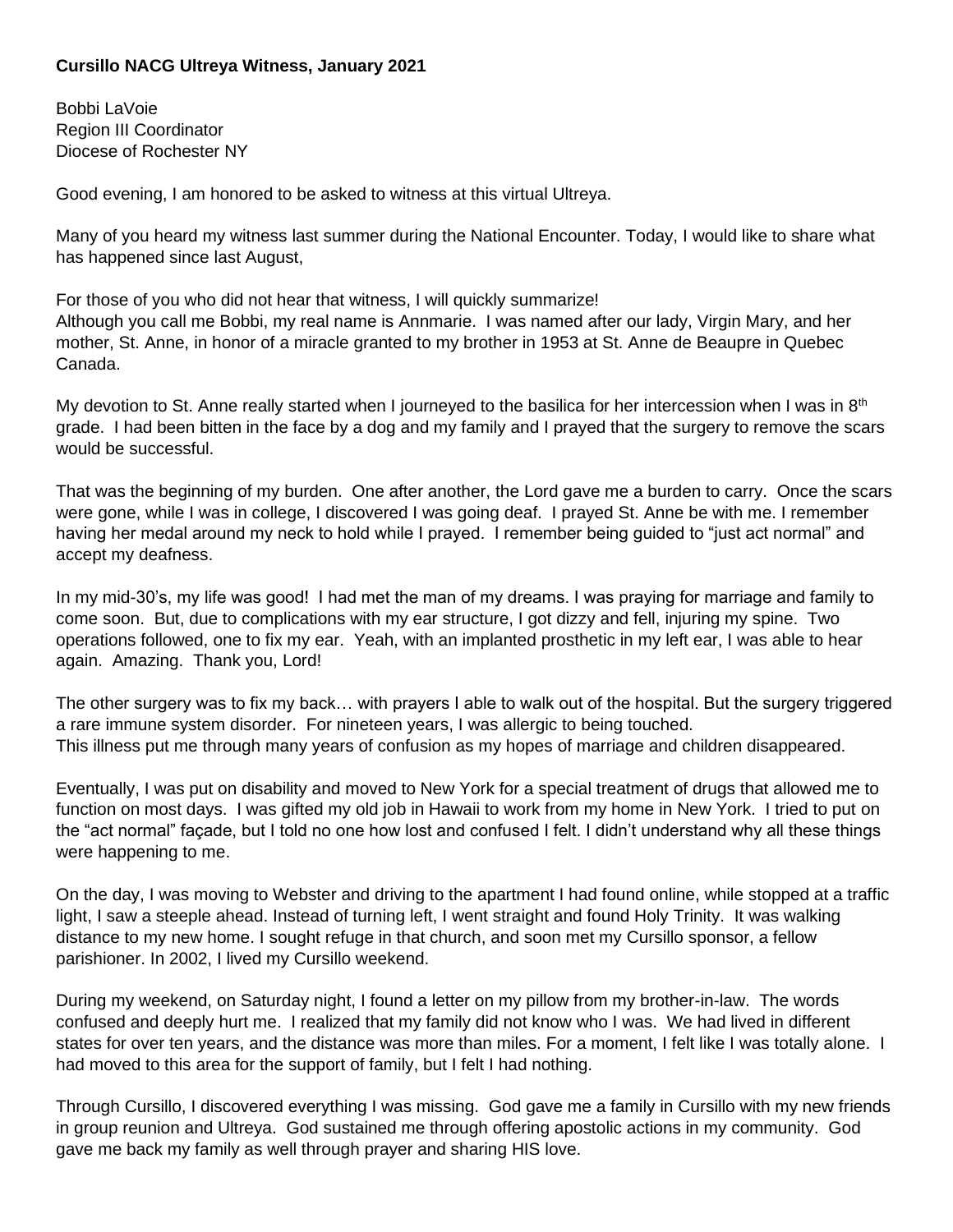Then in 2014, I was diagnosed with breast cancer. I had treatment and beat it. Praise the Lord. And in 2016, we realized that my immune system disorder had miraculously disappeared. Hug me hard!!! However, Colon surgery was offered for the salvation of souls.

Another burden arrived in October 2019, as my left hand was numb and tingling. In spite of surgery in February 2020, the problem continued and only got worse. And that is the story I witnessed this past summer to you, my Cursillo brothers and sisters. I know that many Cursillistas prayed for me. I prayed to St. Ann for her guidance.

In September, my doctor sent me to PT. The physical therapist during the assessment realized it was not my elbow causing the problem on which they operated to release the nerve. But it was scar tissue in my underarm from the breast cancer surgery that was pinching the nerve. Massage and exercise have greatly improved my hand and arm. WOW. Prayers do get answered. And I am so grateful to all my Cursillo friends for their support and prayers after the National Encounter. I truly know that the Lord heard all of your prayers and with the intercession of his grandmother St. Anne, He guided me to the right person who recognized my problem.

I finished PT in mid-December with a list of home exercises. On new year's day, I realized I was being lazy about my exercises. I was using the holidays as an excuse… just too busy. I asked myself why do I want my hand to get numb again? I stood up. Stopped what I was doing. Then went and sat in prayer and contemplation. Suddenly I realized that I was afraid of the next burden. If my arm got better what would God give me next? I was trying to drag out my arm issues so I wouldn't have to face the next challenge God is going to give me. I was stunned, I thought I was stronger than that! Am I really questioning what God has prepared for me?

Didn't matter... on Saturday, January  $2^{nd}$ , I had a horrible stomachache! Is my colon acting up again? Well, the answer is yes! I finished the antibiotics on Monday and a special diet is the current regime. Still my tummy is not quite right. Funny what happens when you try to trick God! These past weeks have been a humbling experience. At first, I had felt pulled away and then immediately drawn closer to the Lord. I have to say that through the pandemic I have stayed loyal to the Cursillo virtual offerings. My local Ultreya, the National Saturday Sabatina, and this, the NACG Ultreya. These virtual meetings have been my lifeline to stay connected to God through you my friends.

I thank Cursillo for giving me the ability to recognize the love of the Lord. I needed a little push to continue to listen to those words from St. Anne so many years ago, "just act normal." I need to strive once again to not let these burdens get in the way of living the life the Lord has called me to.

When I recognize my pain, discomfort, I thank the Lord for the gifts I have and offer my ails for the souls in purgatory! And when the burden gets heavy, I have learned to trust in my Cursillo friends to hold me up through my trial. Every day I thank the Lord for giving me the gift of Cursillo.

My burdens may seem heavy to someone, yet light compared to another person's challenges. I realize that we all have trials and tribulations in life. I know that you all have your own burdens that God has asked you to carry.

In conclusion, let us bow our heads in prayer to St. Anne for our own healing.

"**O glorious St. Anne, you are filled with compassion for those who invoke you, and with love for those who suffer. Heavily burdened with the weight of my troubles, I cast myself at your feet and humbly beg of you to take the present intention, which I recommend to you in your special care. Please recommend to your daughter, the blessed Virgin Mary, and lay it before the throne of Jesus, so that He may bring it to a happy issue. Continue to intercede for me until my request is granted. But above all obtain for me the grace one day to see my God face to face, and with you and Mary and all the saints to praise and bless him for all eternity. Amen.** DeColores